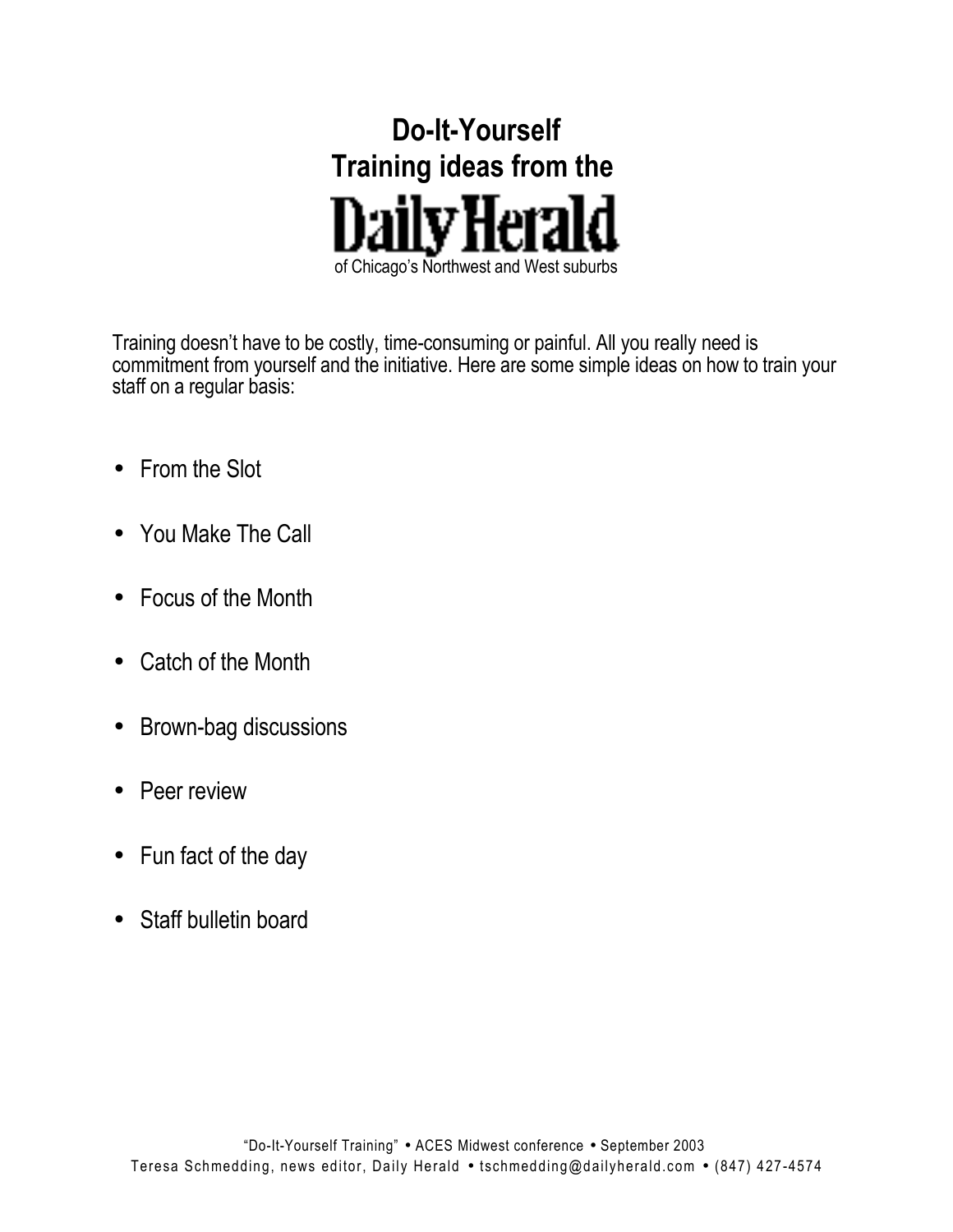## **From the Slot**

#### **How it works**

Slotters, usually the news editor of the day, copy before and after versions of headlines (or sometimes stories) into an e-mail and then explain why changes were made. We don't discuss everything slotters change; we pull out a couple of examples that perhaps fall in line with improvements we're focusing on at a given time (such as use of question headlines, poetry in headlines, accuracy) or that otherwise warrant discussion. No names are used except to point out good work.

#### **Why we do it**

"From the Slot" is a way to give feedback instantly, explain why we change headlines and show copy editors what we're looking for, especially on Page 1.

#### **Time commitment**

The news editor or another senior editor can prepare this e-mail easily in a half-hour or less, and it need not be done every night. We try to send out two or three per week.

### **Obstacles**

- It's yet another e-mail in the Inbox. But if you keep it brief enough, it gets looked at because copy editors like the feedback, especially if praise is included.
- Some may not like being criticized in public, especially if they liked their headline. But we don't use names when criticizing, and we explain why we made the change. As with any critiquing, egos must be set aside.

A sample is attached.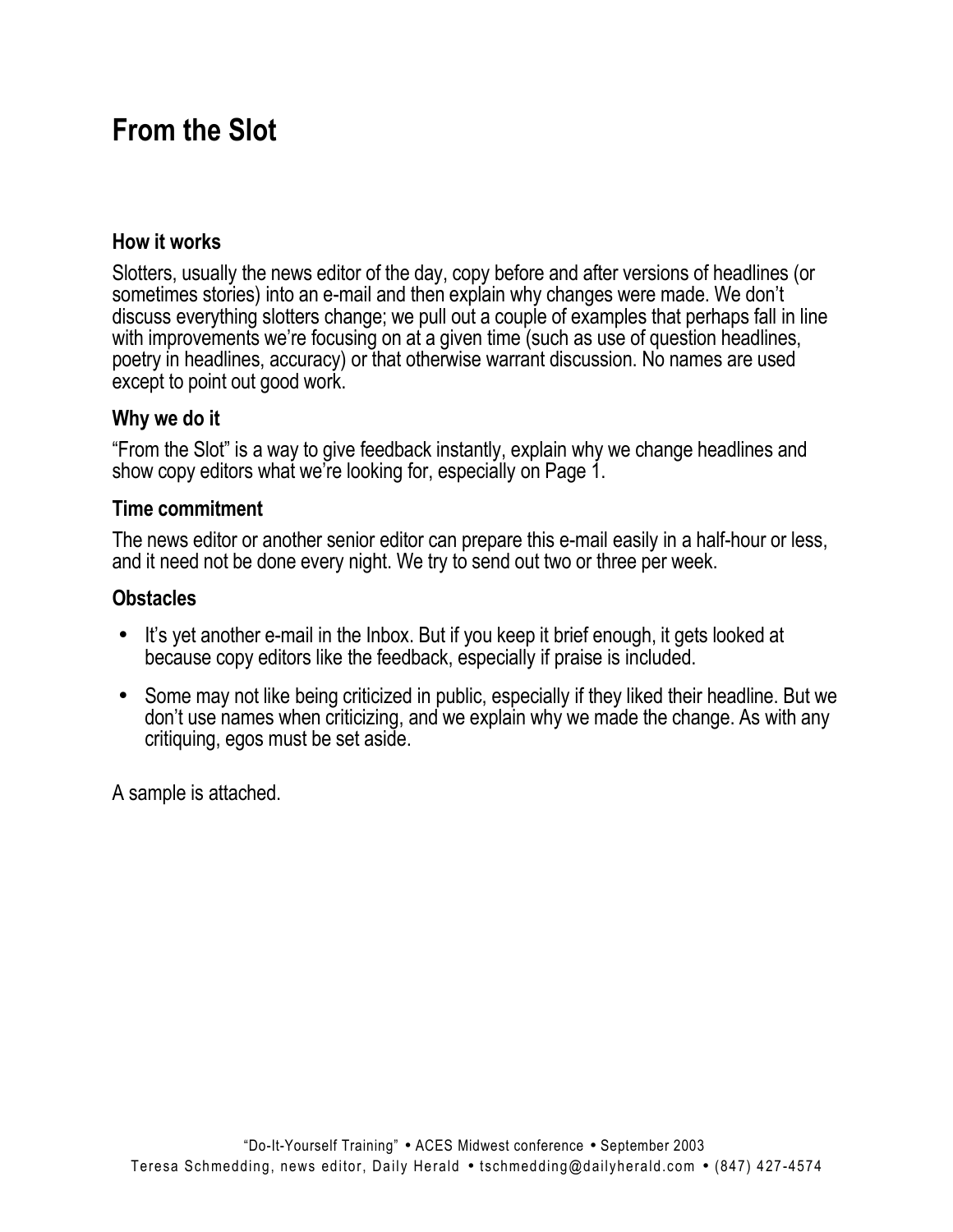# **You Make The Call**

#### **How it works**

If the news editor, or another senior editor, runs into a story that requires major editing, rewriting or holding, the news editor takes the original copy, e-mails it to the copy editors and asks if they were the final slot on the story, what call would they make. Hold it? Run it? Rewrite it? Why? The next night, she sends out the story again and includes the copy editors' comments, as well as "the call" that was finally made.

#### **Why we do it**

The goal is to teach copy editors critical editing skills and to encourage them to speak up when a story needs help. It also provides an opportunity to show how reporters and editors can work together – with a productive outcome. Copy editors often enjoy giving their feedback on stories that often are left to senior editors, and sometimes they find problems that weren't discovered in the first place.

#### **Time commitment**

The news editor can compile copy editors' comments and put together the explanation usually in less than a half-hour. I usually do it about once a week.

#### **Obstacles**

- This assumes your paper's top editors would support you working with content editors to improve stories or hold them.
- Sometimes copy editors feel You Make The Call is a test and they'll be penalized if they don't make the call. While we are impressed with the copy editors who get it, we also realize this is not an easy exercise, and the point is to teach and interact.

A sample is attached.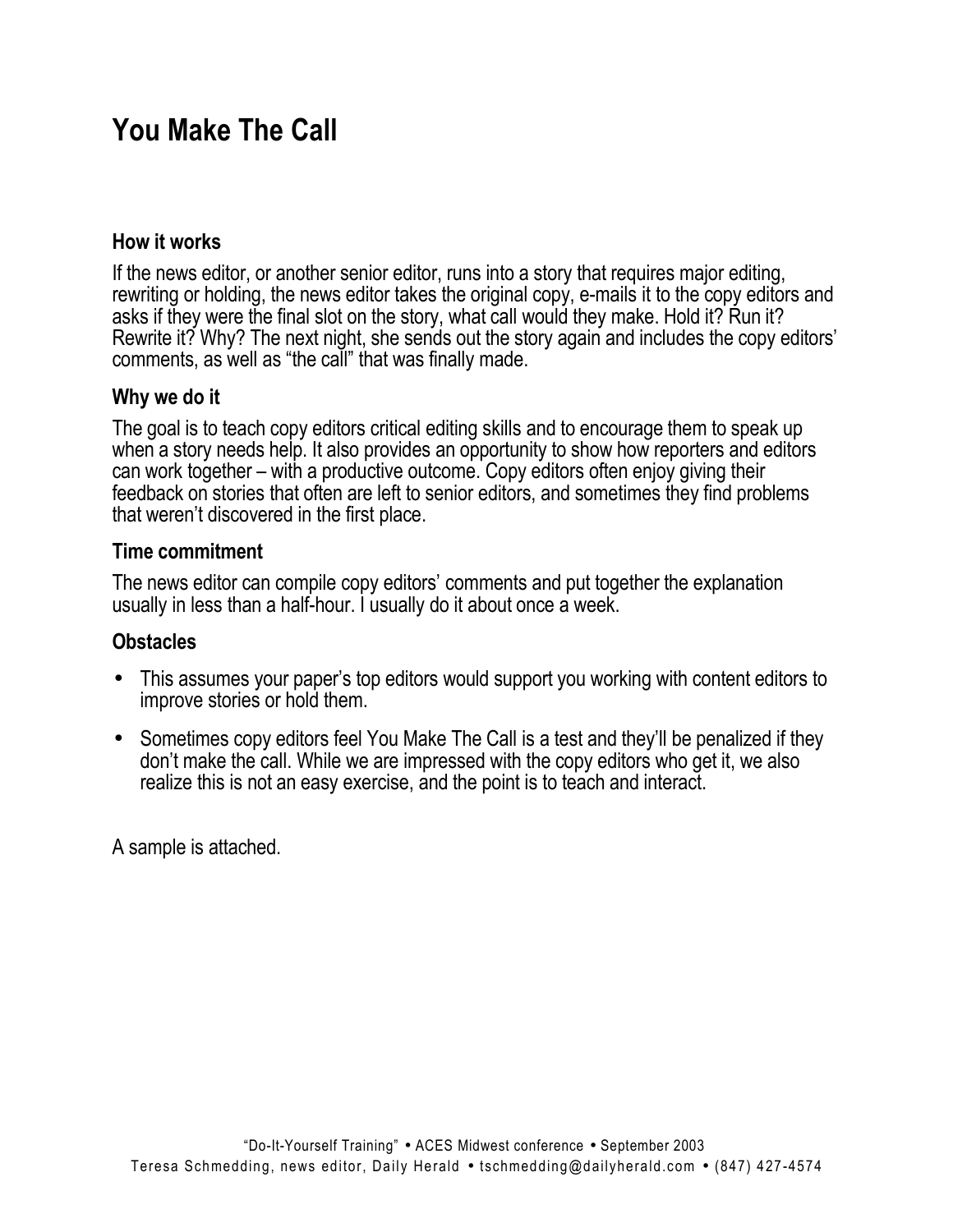# **Focus of the Month**

### **How it works**

My metro news editor chooses a topic for the month, often with help from other desk managers or others in the newsroom. Then he writes an e-mail on the topic usually once a week. It goes to the whole newsroom. Topics can be simple – homonyms – or complex – using numbers – but they often address problems in writing we on the desk feel are pervasive at a given time.

### **Why we do it**

It's a simple educational tool for copy editors and everyone in the newsroom that also is aimed at improving the copy that comes to the desk. The staff seems to enjoy reading simple grammar tips. And sometimes you can have fun with a topic, such as putting it in quiz form with answers sent the next day. It also provides copy editors with a chance to flag repeated errors in copy without sounding too nit-picky.

#### **Time commitment**

Neil spends about four hours a month researching and writing; it depends on the topic. "Homonym trouble" was easy; "Using numbers" was more difficult. But you can spend only minutes a month pulling items from your own stylebook.

### **Obstacles**

- It's easy to write too long and lose people. So, get someone to edit your work.
- Also, format your e-mail to make it easier to read, if possible. Indent blocks of text taken from another source, for example.
- It *is* another e-mail in the Inbox, but your Focus of the Month will get read if more often than not it is kept light and quick.

Samples are attached.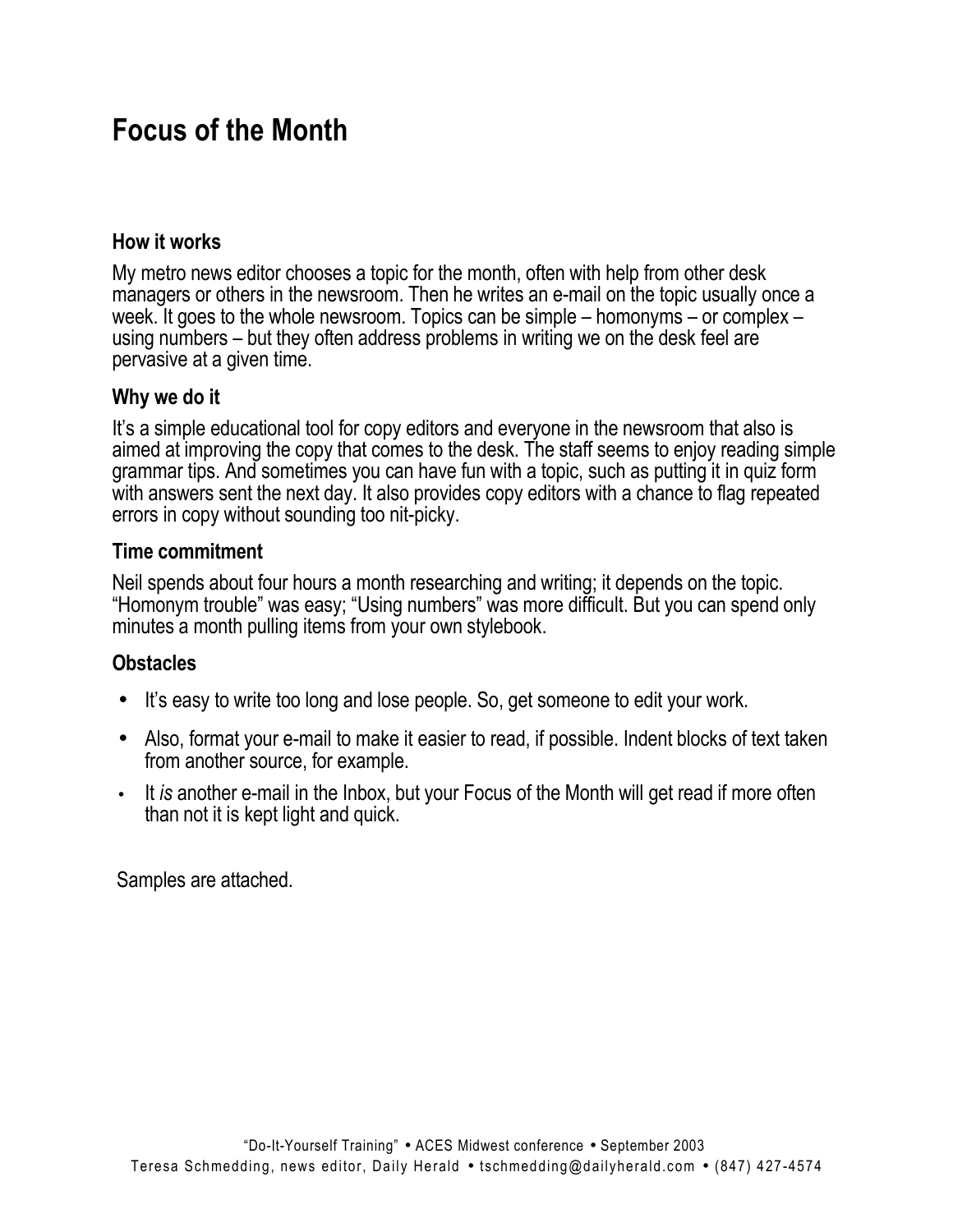## **Catch of the Month**

### **How it works\***

A catch is a hole in a story or an inaccuracy, though it can be a grammar or style error. The news editor compiles the good catches that others nominate or that she hears about. The compilation is sent out by e-mail at the end of the month for a vote among copy editors. The winner is presented with a 14-inch softball autographed by the paper's top editors and copy desk managers.

### **Why we do it**

The chief point is recognition. It also shows the copy editors what kinds of catches are being made and helps them learn to watch out for them.

#### **Time commitment**

I spend about 15 minutes each month compiling nominees and announcing the winner. Desk managers also spend bits of time here and there keeping their eyes out for catches being made and putting them in an e-mail to pass on.

### **Obstacles**

- Some copy editors don't like to nominate themselves, so managers must keep their eye out.
- Catch of the Month is harder to maintain, so periodically copy desk managers must make a special effort to renew interest in the award.
- You must buy the baseballs or softballs! (They're not *that* expensive.)

\*The Herald upgraded "catch of the month" to be included in the overall monthly excellence awards. The current system has catches submitted to the leader of the excellence committee. The winner is selected by that panel.

### **Brown-bag discussion**

**How it works**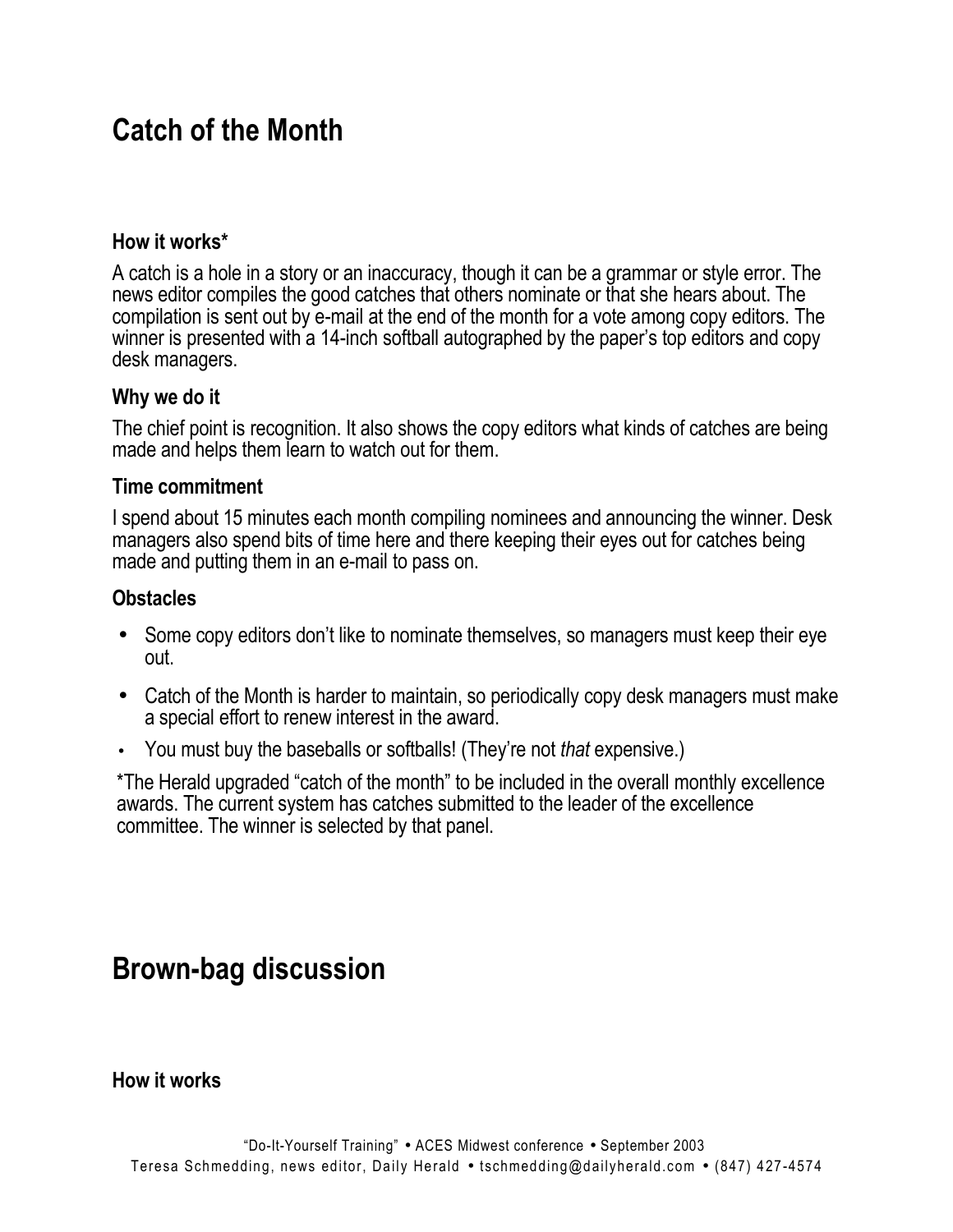Once a month a copy desk manager or senior editor schedules a discussion during dinner break. It's optional to the copy editors; we provide dessert. It's an open forum, with topics ranging from a grammar review to layout critiques. Sometimes guests are invited, such as a bureau chief, the managing editor or even an advertising manager.

#### **Why we do it**

It's an informal way to discuss our work, share ideas and help each other improve. The required preparation to foster discussion is simple, such as gathering layouts or compiling sentences with grammar errors. Having a content editor or someone from elsewhere in the company helps develop good relations between copy desk and city desk or even editorial and advertising. And the session doesn't steal from shift time.

#### **Time commitment**

An hour for your staff; a little more for those planning the meeting.

### **Obstacles**

- It seems like another meeting. But copy editors usually are agreeable and have a good discussion. Plus they get dessert.
- If the night is busy we can feel pressure to hold the discussion for later, and then later, and then later. But the trick is to simply insist upon having it, just as we insist that our copy editors take a break.
- You gotta buy the dessert!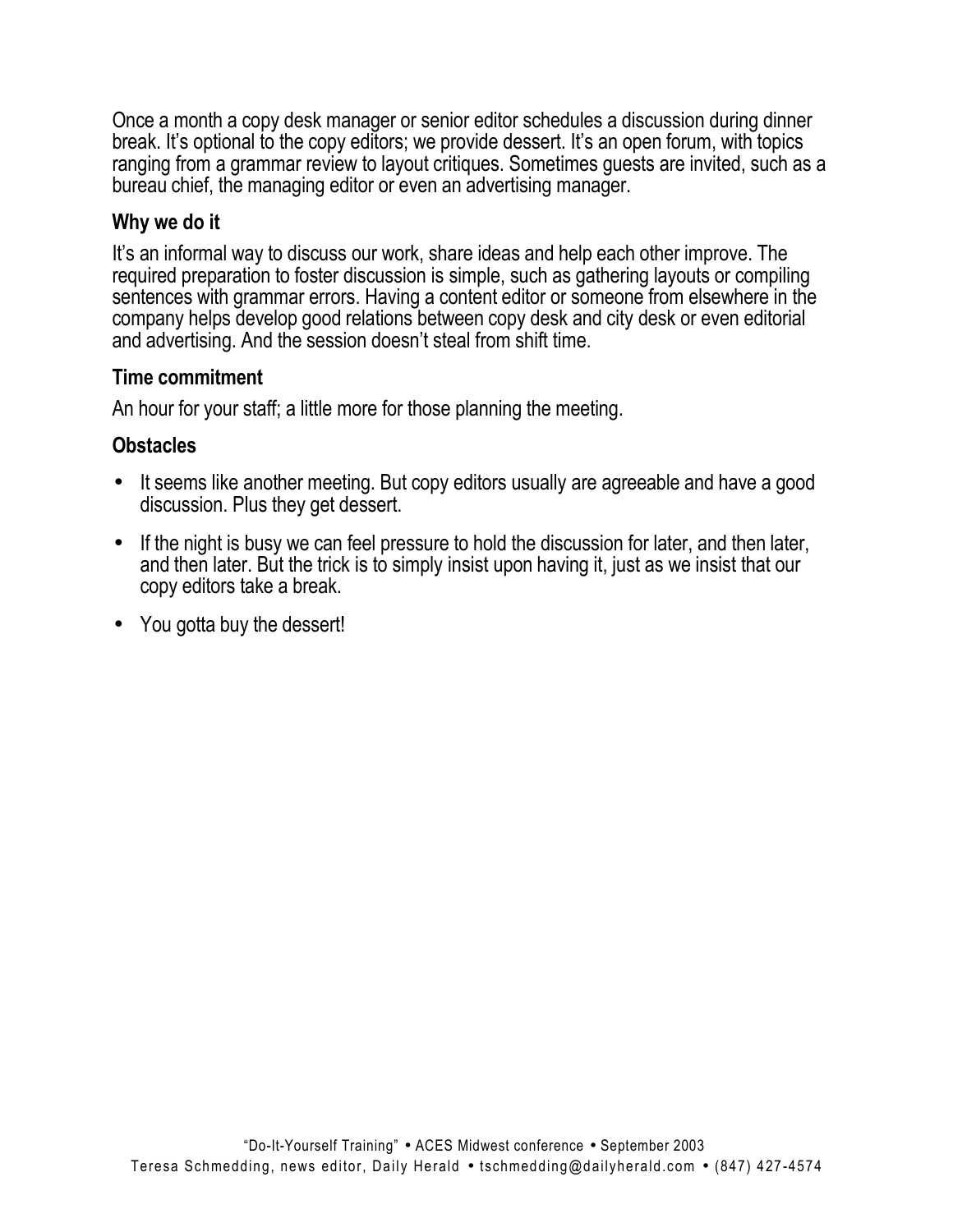### **Peer review**

#### **How it works**

A senior copy editor sends out a story for everyone to look over. Copy editors gather for a quick meeting after deadline to discuss issues in the story.

#### **Why we do it**

It's an informal way for copy editors to discuss stories and issues without managers hanging over them. Each copy editor brings a unique perspective to the story. One always catches grammar, another catches style mistakes while someone else sees libel. It also helps develop mutual respect among co-workers and lets some start to stand out as experts in certain areas.

#### **Time commitment**

However long copy editors chose to discuss a story.

#### **Obstacles**

• Since it's staff directed, it's tough to keep your management fingers off. It's also somewhat sporadic, falling victim to busy work schedules or morale issues.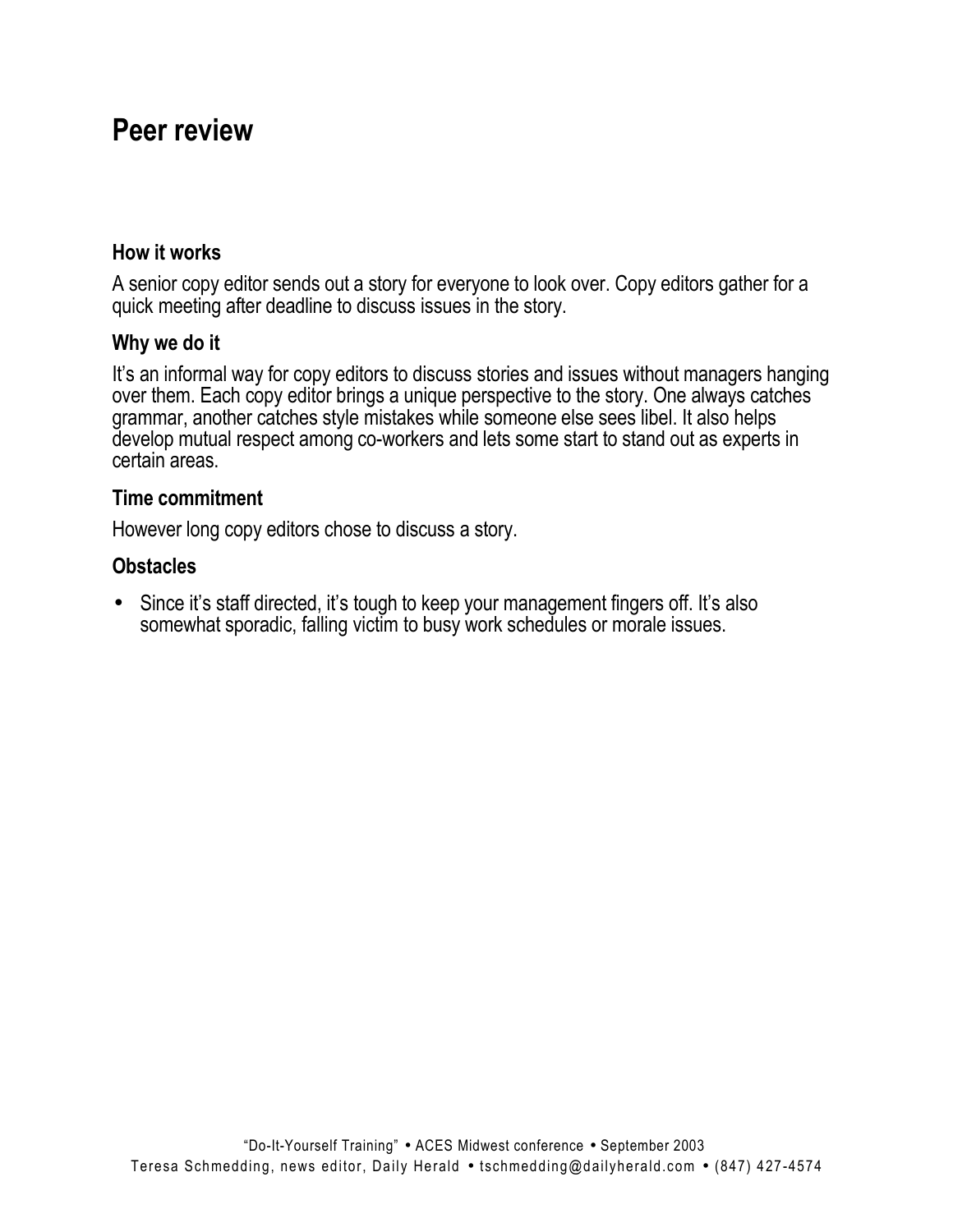# **Fun fact**

#### **How it works**

The assistant news editor e-mails out a fun fact of the day. Topics vary from season style issues to odd facts. The metro news editor reads the fun fact out loud at night staff's daily meeting.

#### **Why we do it**

To convey simple information in a direct fashion or pique interest in a particular topic.

#### **Time commitment**

Time depends on how complicated the fact is. Could be from a few minutes to a half hour researching on the Internet.

Samples:

#### **When did "Mister Rogers' Neighborhood" debut?**

Its first nationwide broadcast, on PBS, was on February 19, 1968. (This is an important distinction from when his show first went on the air, which was in 1966 but only on WQED in Pittsburgh.)

**The national median home price in January** was \$160,400, up 6.7 percent from the same month a year ago. (This compares to \$xxx,xxx in [your region].)

The ability to form a plural of a name, or the plural of any word, seems to be a dying skill. Here are some rules about names: -- most last names ending in *es* or *z* add **es**: so the plural of Jones is **Joneses** (not the Jones' -- as we often see), the plural of Gonzalez is **Gonzalezes**.

-- most last names ending in *y* add **s**, even if preceded by a consonant: so the plural of Duffy is **Duffys** (not the Duffy's)

-- for others, just add *s*: the **Howards** (not the Howard's).

#### **fun fact of the day:**

\* **Pool** and **billiards** are not the same thing. Billiards is a game played with three hard balls on a rectangular table covered with cloth and having raised, cushioned edges. Pool is a type of billiards game played with balls numbered one to 15 and a cue ball, on a table with six pockets.

#### **fun fact of the day:**

\* An unmarried woman who is the main bridesmaid in a wedding is a **maid of honor**. A married woman who serves in the same role is a **matron of honor**.

#### **fun fact of the day:**

\* NEW STYLE ALERT: Copy editor Virginia Willey had to double-check some information the other day, and discovered the **Kenneth Young** *Centers* has finally dropped the "s" from its name and is now the **Kenneth Youth** *Center*.